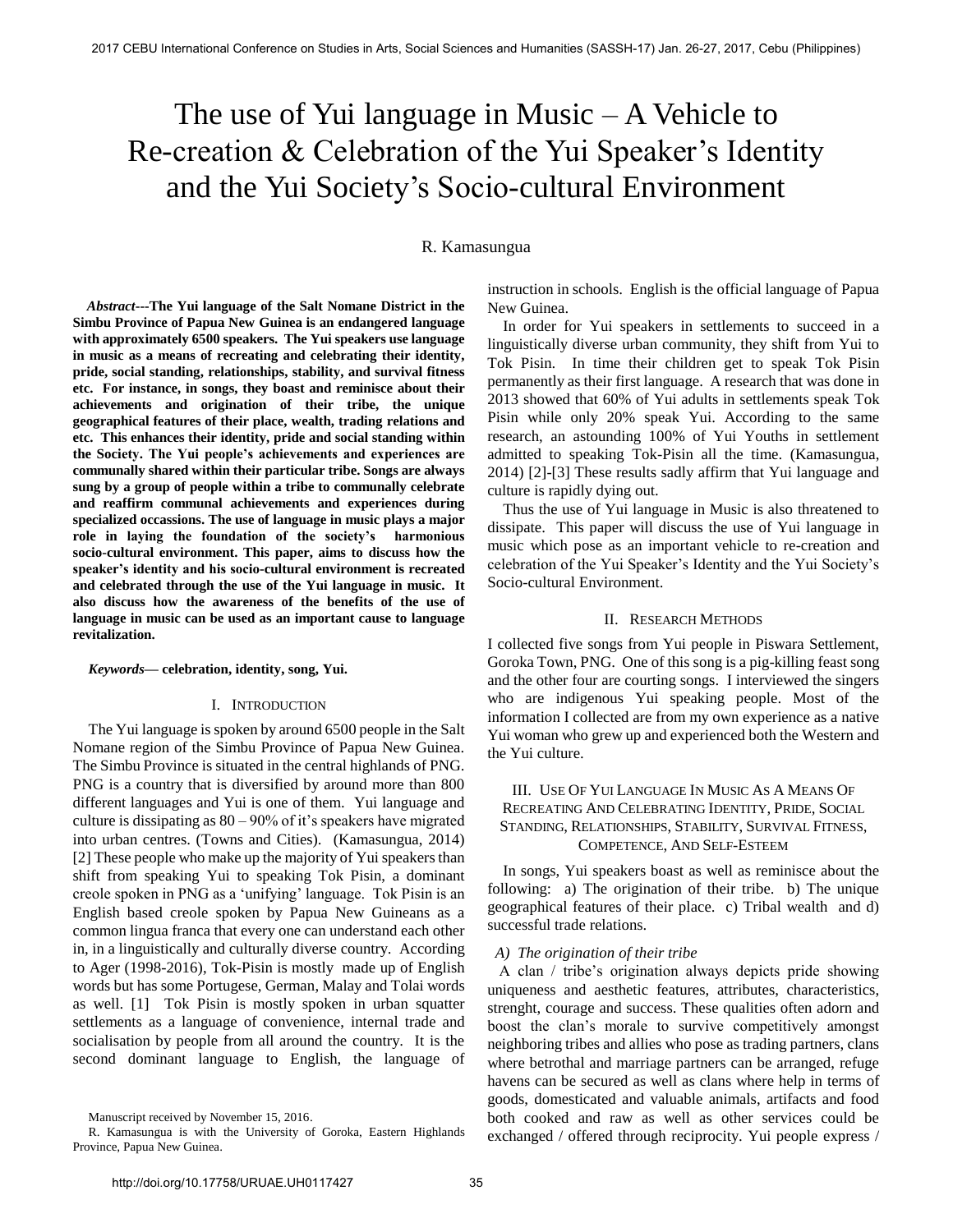boast about the uniqueness of their origination through the songs they sing in order to remember and remind others (neighbours and allies) of how successful and good they were in the past and because of that they can succeed the same in the present. Often these songs 'advertise' to neighbouring tribes of their potential in trade and warn others of their strenght in war. This form of praise boost their self esteem and identity. For example, here is a *courting* song sung by a group of Yui people in Piswara settlement, Goroka town, boasting about the origination of their tribe.

#### **Yui Version**

Kamin bugu bugu dungi, Eri koire mena wiyo Bari koire mena wiyo (4X)

Su Ah Eribari koire nem wo, nem wo sa, nem wo, yogo wan kana wiyo sa.

Wai wai eia, wai wai eia, muna muna, abo abo (2X)

Yauna Aina skamna Eri yara ume, Kwiana, Moina skamna Bari yara yomwe, Eri ya Bari yara yomwe, (3X)

Na ya mole mole spaire spaire wii a, Na ya spaire spaire wii a, Nena mana skamna, Yobai yara yomwe, Nena mana skamna Diani yara yomwe, Yobai ya Diani yara yomwe (2X)

(Yui people in Piswara Settlement, Goroka town – 03/09/15)

## **English Translation**

When day breaks, I came out of *Eri*, I came out of *Bari* (4X) Su Ah *Eribari* father I am, father I am, father I am, I just came to see.

*Wai wai eia, wai wai eia, muna muna, abo abo* (2X)

Grandfather, grand mother come from *Eri*, Uncles come from *Bari, Eri* and *Bari*, (3X)

I stayed, stayed, slept, slept and came, I slept, slept and came, Father, mother come from *Yobai*, Father, mother come from *Diani, Yobai* and *Diani* 

In this courting song the singers boast about the origination of their tribe. Eribari is the place where their ancestors originate from. Thus the singers boast about their place of origination. In the second line of the first stanza the singers affirm the place of their origination by saying *'Eribari father I am'.* This phrase gives the singers pride as well as affirming their identity of who they are. The word 'father' authenticates the singers identity as having a direct link to their place of origination. In the second stanza the singers continue to affirm their identity in lines 3 and 5. They mention that their 'grandparents'*(yauna, aina)* and 'uncles'*(kwiana,moina)* which are also synonymous to the word for ancestors *(kwiamoia)* in Yui. Hence in the above song they mention that their ancestors came from Eribari. However in the last line, they mention father *(nena)* and mother *(mana)* coming from Yobai and Diani. This depicts their current place / location. (i.e. the singers current place / home)

#### *B) Unique geographical features of their place*

 Place is important to the Yui since it is static and has one's umbilical cord directly linked to it. When a baby is born, his umbilical cord is buried near his house to depict a direct link to place. This means he is attached to the earth (geographical location) where he comes from and will also be buried when he dies. This is a strong tie binding a person to place and provides stability and identity for him. The place where a clan / tribe comes from in terms of village location, garden land, pig farming land, rivers within one's boundary, cliffs, mountains, waterfalls within one's boundry / land, and forest land with all it's flora and fauna including the weather and other features are often expressed in songs. Thus Yui people boast about the uniqueness of the environment of their place and natural features of their landscape. For example here is a song sung by a group of Yui Speakers living in Piswara Settlement in Goroka town.

#### **Yui Version**

...na nina nil awa, mun nil awa, wara nil awa, (2X) ...wara nil awa...

...wara nil awa, sirua gi awa a, skaina gai yawa, (2X) ...na nina nil awa, meune nil awa, na nina nil awa, skua nil awa, (2X)

...skua nil awa, bani nil nome, paradais nil nome, ...bani nil nome, paradais nil nome, (3X)

...na nina nil awa, Ole nil awa, na nina nil awa, Gia nil awa (2X) ...Gia nil awa, Nogo nil nome, Damna nil nome (4X)

(Yui people in Piswara Settlement, Goroka town – 03/09/15)

## **English Translation**

...my own river, *Mun* river, my own river, *Wara* river (2X) ...my own river...

...*wara* river, *Sirua* girl, *skaina* girl, (2X) ...my own river, *Meune* river, my own river, *skua* river, (2X)

...*skua* river, *Bani* drinks, *paradais* drinks,

*...Bani* drinks*, paradais* drinks*,* (3X)

...my own river, *Ole* river, my own river,*Gia* river (2X) ...*Gia* river, *Nogo* drinks, *Damna* drinks (4X)

In the above song the singers mention a river that runs through their land which is called *Haba Nir* (Moon River).The singers translate the Yui words into Tok-Pisin which is *Mun Wara*. The mention of this river affirms their attachement to place and boosts their identity. In the above song the singers also boast about significant birds in their surrounding environment such as the King of Saxony bird of paradise *(Sirua)* and the Regiana bird of paradise *(Bani)*. These birds are significant in a sense that the King of Saxony bird of paradise feelers are highly valued and are skillfully woven into the pierced nose as part of the body decoration during singsing. The Regiana bird of paradise is also highly valued and is worn into the head during dance as part of body decoration for both men and women during singsing. *Nogodamna* is another familiar little bird often seen around the singers environment. In stanzas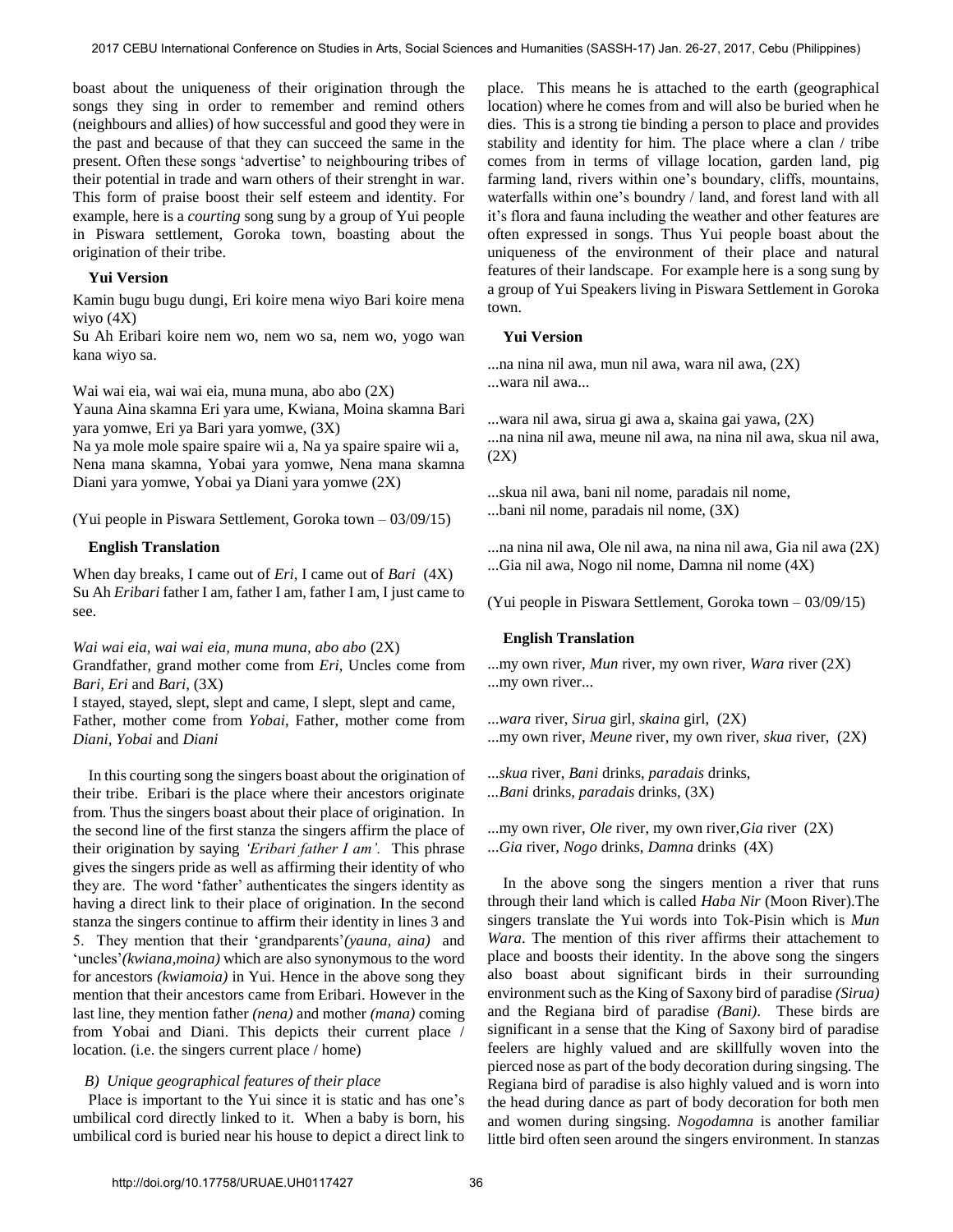2, 3 and 4 these birds are seen as drinking from two different rivers Meune and Olegia. These rivers runs through the singers land. Here in this song, the singers link the river to the birds to show the cultural attachment these significant birds have to the rivers and to the singers. The cultural link between the singer, his landscape (environment) and animals that live in it are clearly mentioned here. The mention of these birds and rivers show the special attachement of the singer to their environment and the animals that live there. The mentioning of this link / attachement between the singers to place and animals enhances their identity and stability. This boosts the speakers livelyhood to survive competitively within this environment they call their place / home.

## *C) Tribal Wealth*

 Tribal wealth for the Yui is measured in pigs, kina shells, black bird of paradise tail, red parrot feathers, and regiana bird of paradise. Young unmarried women are also considered part of tribal wealth due to the prospect of bringing in bride price for the clan / tribe. Thus in songs people mention the kind of wealth they as a tribe are known for accumulating and possessing in the past. Mentioning / boasting of past wealth in the song sets a prelude to their present wealth. They tell also in their songs of the wealth they currently possess. They also boast in songs what they are capable of possessing in the future. This telling / boasting of their wealth in songs boost their self-esteem and pride which enhances them to survive competitively within the society. It also informs other tribes of their ability to become successful trading partners, promising marriage and betrothal prosects in terms of exchanges of brides, and providing other benefits. This is an example of a *pig-killing* song sung by a group of Yui people depicting tribal wealth.

### **Yui Version**

Ere bonikulsunga ire, Ware sunga ire Ware Kale yadraledungo O, Yaumauwe (3 x) Pu Ah

Ere bonikulsunga ire, Ware Sunga ire Sirua Kabuyadrale dung O, Yaumauwe (3 x) Su Ah

Yobai kulberandi, Dirima kulberandi Aiya

## **English Translation**

Ere Boni flower grows Red Parrot sings, showing off Pu Aah

Ere Boni flower grows Bird of paradise sings, showing off Su Ah

Going around Yobai hill, Going around Dirima hill Aiya

(Kamasungua, 2014) [4]

Here the singers celebrate their wealth by mentioning *Kale* (Red Parrot) and *Sirua* (King of Saxony bird of Paradise.) The beautiful feathers of the red parrot is neatly woven into head band and is worn around the head during singsing time. The feelers of the King of Saxony Bird of Paradise is worn into the pierced nose. (see explanation under 'b') These birds are highly valuable and are used as part of a payment for bride price, compensation and trade for other valuables. The mention of these significant birds connotes and audibly celebrates and recreate the singers tribal wealth during the pig-killing feast singsing.

## *D) Trading Relations*

 A clan's trading ability is determined by her wealth, generosity to give through the method of reciprocity, and her charisma to attract other clans as willing trading partners. Trade often come in the form of exchanges of goods, valueable items, and food such as sweet potatoe, yam, taro or banana harvest seasons, bride price ceremony between the bride's clan and the groom's clan, and betrothal food and meat exchange ceremony between the tribe's of two young people who are betrothed to one another. Often during these ceremonies the members of each respective tribe would be given the men's house to sit in and sing songs till day break. For example in a marriage ceremony the brides clan would occupy one side of the men's house while the bride's clan would occupy the other half and they would sing from the setting of the sun till day break. The bride's clan would sing a song and when they finish, the groom's clan will sing. They take turns singing from dusk until day break. In their songs, they boast about what they can offer to the other clan in terms of wealth and possessions. Each clan also challenge each other and boast of what they can do. Here is an example of a Trade song.

## **Yui Version**

...bi ya yauri mamni, skanre skanre wii a, skanre skanre wii ya, gire yaure mamni skanre skanre wii ya, gire yaure mamni skanre skanne wii ya, Gore galmai mamni skanre, skanre wii a, skanre skanre wii a

...sigia spania mamne mole mole wi ya, Abir ya Solba mamne paire paire wii ya, wai wai eia, wai eia, muna muna, abo abo.

#### **English Translation**

*Yauri* (banana), I see, I see and I come, I see, I see and I come, (2X)

*Gore, Galmai* (sugar cane), I see and I come, I see, I see and I come

*Sigi* (Yam), I stay, I stay and come, *Abir, Solba* (Yam), I slept, I slept and I came.

(Yui people in Piswara Settlement, Goroka town – 03/09/15)

Types of banana, yam and sugar cane are some of the trade foods in the Yui society. These foods are mentioned in the above song. *Yaure* is a type of banana which is seen as having higher value than other types and is reserved for important